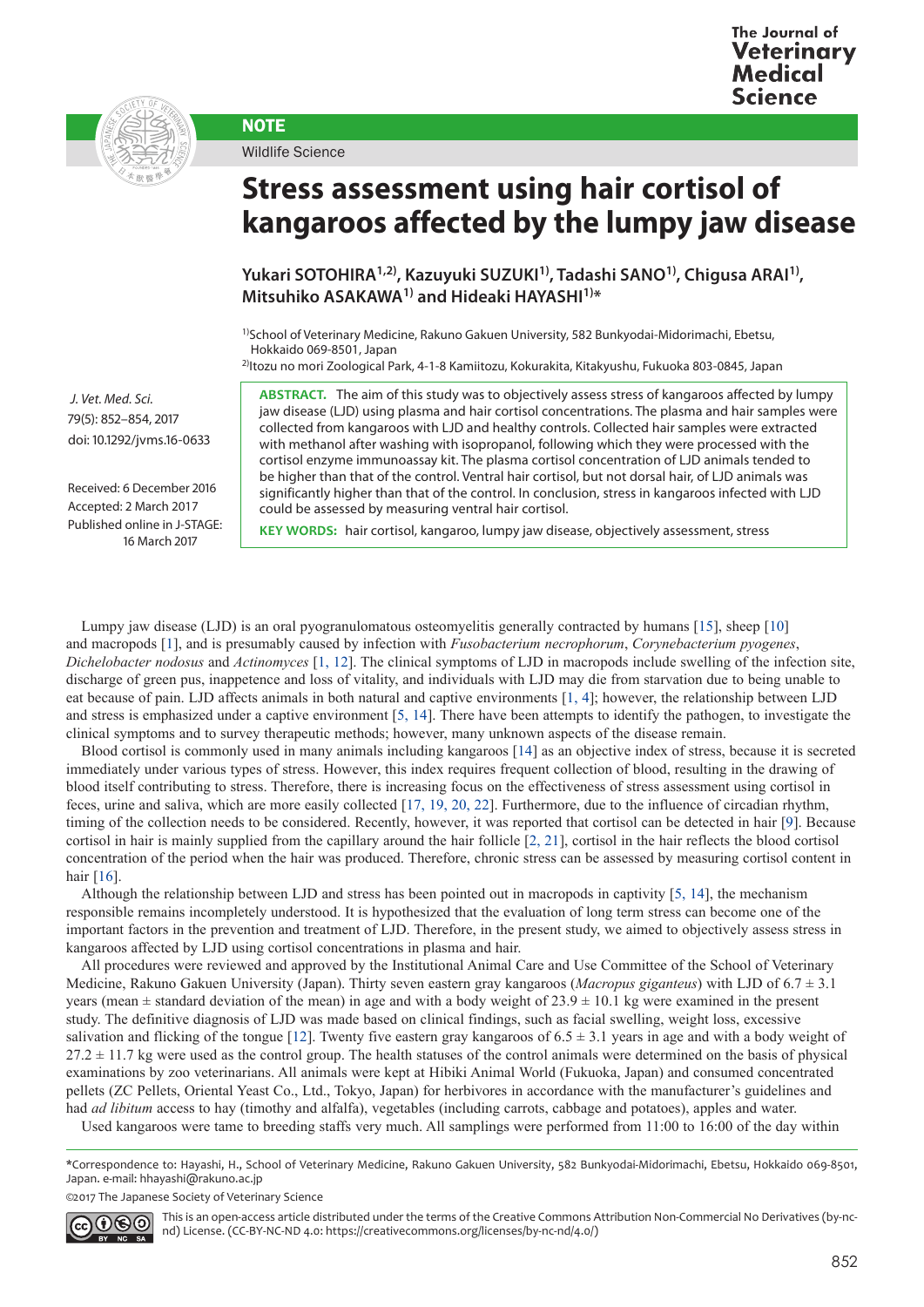

**Fig. 1.** Plasma cortisol concentration in kangaroos with lumpy jaw disease (LJD) and the healthy controls. The data are expressed as the mean  $\pm$  standard deviation (SD).



**Fig. 2.** The cortisol concentrations of the ventral (hypogastric) and the dorsal (lumbar) hairs in the control and lumpy jaw disease (LJD) animals. The data are expressed as the mean  $\pm$  standard deviation (SD). \* indicates significant difference to the control  $(P<0.05, t$ -test).  $\#$  indecates significant difference to ventral (*P*<0.05, *t*-test).

five min after a breeding staff captured a kangaroo. For each plasma sample, 5 m*l* of whole blood was collected via jugular venipuncture into heparinized tubes and then centrifuged for 10 min at  $3,000 \times$  g at  $4^{\circ}$ C within 1 hr of collection. Collected plasma samples were immediately stored at −30°C until use. Hair samples of approximately 1 g each were collected on the dorsal (lumbar) and the ventral (hypogastric) regions. The hair samples were collected by severing the hair roots using scissors. The collected hair was stored under room temperature and shading until analysis.

The method of washing the hair and extracting hair cortisol was adopted from Yamanashi *et al*. [[27](#page-2-10)]. Hair was placed in a 15 m*l* tube with isopropanol and shaken gently for 5 min. After washing, samples were placed in a clean hood for approximately 5 days. For each hair sample, a dried sample of 40 mg was placed into a 2 m*l* tube and crushed by Micro Smash MS-100 (TOMY SEIKO, Tokyo, Japan: 5,000 rpm for 150 sec). A volume of 1 m*l* of methanol was added to each tube and incubated at room temperature for 24 hr while being shaken gently using a rotator. After extraction, the samples were centrifuged for 10 min, after which, the supernatant was decanted into a clean 10 m*l* tube. The extracted samples were then dried at 38°C under nitrogen gas. The samples were reconstituted with 0.3 m*l* phosphate-buffered saline before the assay.

The cortisol levels of collected plasma samples and extracted hair samples were measured with a cortisol enzyme immunoassay kit (Arbor Assays, Ann Arbor, MI, U.S.A.).

Normally distributed data were reported as the mean  $\pm$  standard deviation (SD), and non-normally distributed data were expressed as the median and ranges. For normal and non-normally distributed data, the Student's *t*-test and the Mann-Whitney *U*-test were employed for comparison between groups after ANOVA as the *F* test.

The plasma cortisol concentration tended to be higher in LJD animals than in controls (Fig. 1). The hair cortisol concentration in the ventral hair of LJD animals was significantly higher than that of the control (Fig. 2); however, a significant difference was not reflected in the dorsal hair. In addition, dorsal hair cortisol concentration was significantly higher than that ventral hair cortisol concentration in the control.

In the present study, the plasma cortisol concentration between the control and LJD animals was not significantly different. Most of the LJD animals used in the present study were kangaroos for which there were LJD treatment histories, and they had shown low disease severities during the period of the current study. Therefore, it is suggested that this is the reason why the difference in the plasma cortisol concentration between control and LJD animals during the period of the present study was not significant.

Furthermore, ventral hair cortisol of LJD animals was significantly higher than that of the controls. Recently, it was reported that chronic stress increases hair cortisol of human and nonhuman primates [[8, 25, 26\]](#page-2-11) and that hair cortisol is an effective biomarker for the assessment chronic stress. Blood cortisol diffused in both sebum and sweat, and these may deposit in hair from the outside [[7, 13](#page-2-12)]. In addition, it was demonstrated the existence of a functional HPA-like system in human hair follicles [\[11](#page-2-13)]. However, a major route of incorporation is thought to be from the capillary around the hair follicle [[2, 21](#page-2-7)]. Therefore, the significantly higher hair cortisol concentration of LJD animals than that of the control was probably due to long term accumulation, despite LJD not significantly affecting the plasma cortisol concentration in cases of low disease severity. But, it is necessary to investigate whether